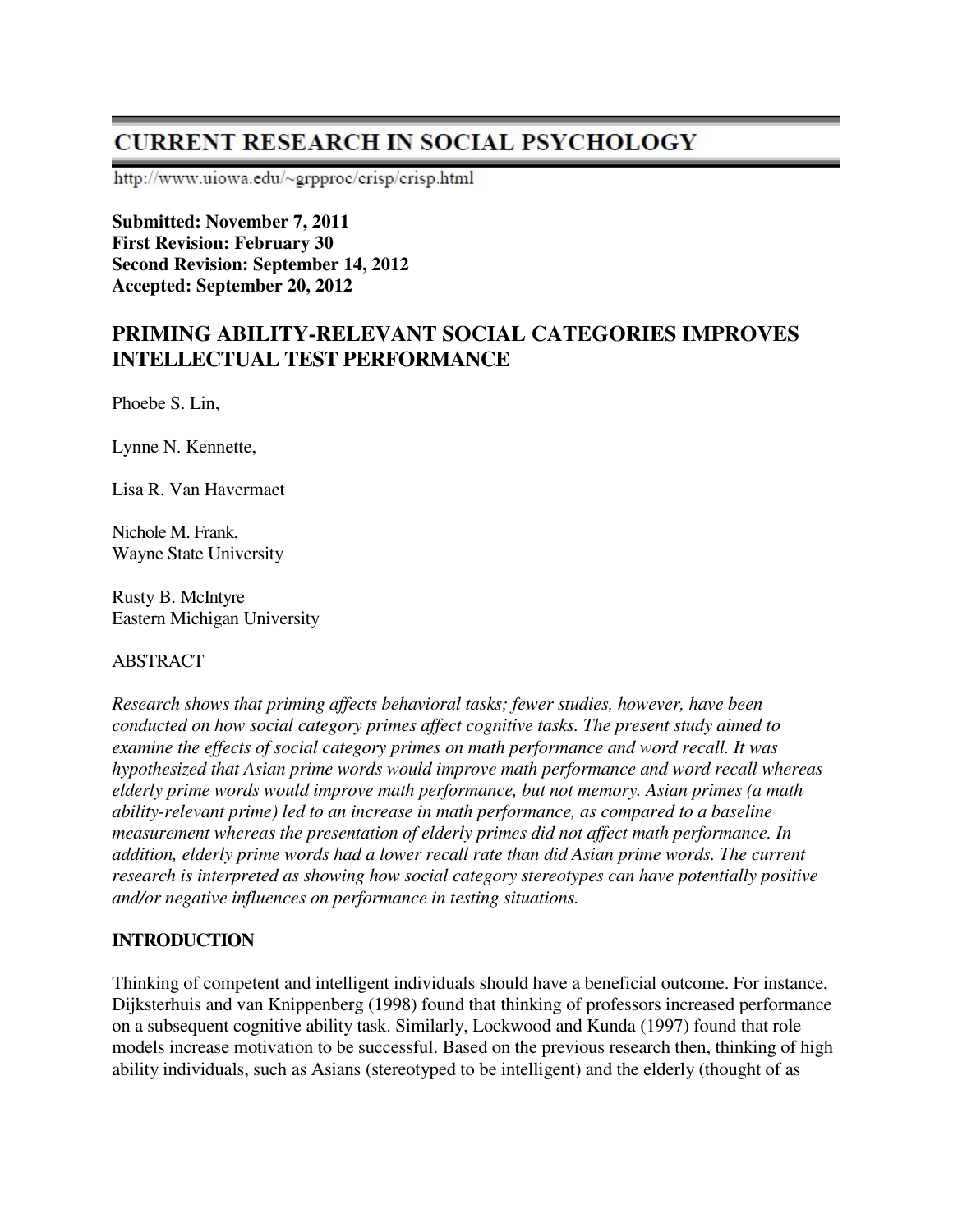wise) should inspire individuals to strive for success and possibly improve performance on a cognitive ability task.

Research has demonstrated a concept accessibility and behavior linkage (Banfield, Pendry, Mewse, & Edwards, 2003; Bargh, Chen, & Burrows, 1996; Dijksterhuis & van Knippenberg, 1998; Follenfant, Légal, Marie Dit Dinard, & Meyer, 2005; Wheeler & Petty, 2001). The activation of a social category leads to greater accessibility of category related content (Higgins, 1996), thus influencing subsequent judgments and behavior. Greater accessibility means that this information is more available to be used to guide future evaluations and behaviors (Higgins, 1996).

Previous studies inducing participants to contemplate successful social categories have found that increased social concept accessibility can have performance benefits for intellectual tasks (Levy, 1996; McIntyre, Paulson, & Lord, 2003; McIntyre, Lord, Gresky, Ten Eyck, Frye, & Bond, 2005). The present research aimed to increase the accessibility of social categories associated with improved intellectual performance and wisdom in some settings, but also associated with decrements in performance in other settings.

## **Social category priming and behavioral outcomes**

Previous investigations have indicated that thinking about a social category can influence individuals to behave in ways consistent with the target group and affect behavioral outcomes. Dijksterhuis and van Knippenberg (1998) showed that participants primed with professors (thought to be intelligent) performed better on a knowledge task than did participants primed with soccer hooligans (thought to be unintelligent) and participants who were not primed with any social category. Additionally, participants primed with soccer hooligans performed worse than did participants in the control condition. Thus, the present research examined the effects of two social category primes, Asians and the elderly, on two cognitive ability tasks, math performance and memory.

Wheeler, Jarvis, and Petty (2001) demonstrated that stereotype consistent behavior can be elicited from a member of a non-stereotyped group if that perceiver endorses stereotypes of the nonstigmatized group. Similar results were also found by Bargh and colleagues (1996), who showed that the activation of the African American stereotype resulted in participants behaving more aggressively (consistent with African American stereotypes). Bargh and colleagues also demonstrated that participants interrupted the experimenter more frequently and quickly after activating the concept of rude (via priming) compared to participants who were primed with politerelated words. Additionally, they showed that priming the elderly social category caused participants to walk more slowly (Bargh et al., 1996). Consistent with these findings, Banfield and colleagues (2003) showed that elderly-primed participants took longer pauses between consecutive movements than did participants who were neutrally primed. These studies indicate that social category primes have a robust influence across domains, thus, researchers need to examine the benefits of also priming other relevant outcomes.

Wheeler and Petty (2001) reviewed the possible mechanisms behind behavioral outcomes of stereotype activation and concluded that judgment can also be affected. For instance, one may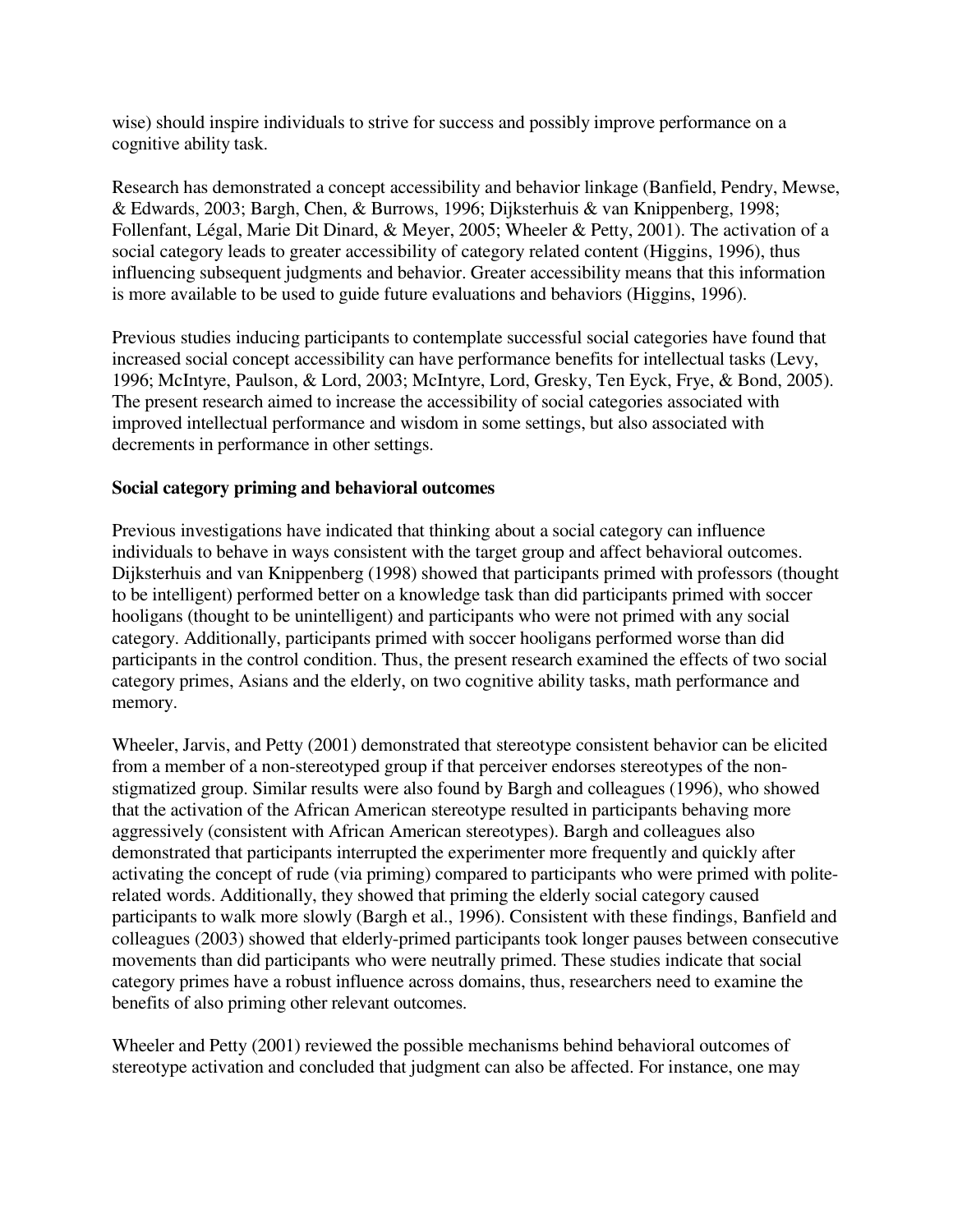behave in ways consistent with a stereotype that is primed (i.e., higher test performance when thinking of professors). The link between stereotype priming and behavior can be used as an intervention in an applied setting and be beneficial to a given population. Hausdorff, Levy, and Wei (1999) subliminally primed older adults with either positive or negative elderly primes and found that walking speed increased for positively-primed elderly participants. Additionally, researchers have noted that people with an accessible stereotype might evaluate situations differently. The premise that stereotype activation and behavior are mediated by some cognitive process has been incorporated in many models (see Wheeler and Petty, 2001). Herr's (1986) previous finding also suggests that during an interaction, previous priming may lead to behavioral evaluations by way of self-fulfilling prophecy, whereby the perceptual expectations of an event alter behavior.

These studies demonstrate that when primed with a particular stereotype, people behave in ways consistent with that stereotype (Dijksterhuis & van Knippenberg, 1998). This change in behavior is likely due to increased accessibility (Higgins, 1996). One useful extension, then, is to show that social category priming should affect the intellectual performance for individuals in classroom type settings.

### **Stereotypes associated with social categories and cognitive performance**

Studies have indicated that various social categories are associated with specific intellectual and cognitive abilities. Social groups thought to have high intellectual capabilities include professors (Dijksterhuis & van Knippenberg, 1998), males (Hyde, Fennema, & Lamon, 1990), and Asian-Americans (Aronson, Lustina, Good, Keough, Steele, and Brown, 1999; Shih et al., 1999) whereas those thought to have low intellectual capabilities include soccer hooligans (Dijksterhuis & van Knippenberg, 1998), African-Americans (Aronson, Fried, & Good, 2002), individuals of low socioeconomic status (Croizet and Claire, 1998), and the elderly (Hummert, 1990; Hummert, Garstka, Shaner, & Strahm, 1994; Hummert, Garstka, Shaner, & Strahm, 1995).

The association between Asian-Americans and intellectual abilities related to mathematics is of particular interest. Shih, Pittinsky, and Ambady (1999) found in two separate studies that in comparison to a no-prime control group, Asian-American women performed better on a quantitative task when their ethnic identity was made salient, but worse on the math task when their gender identity was made salient. An important inference can be made from these studies: increasing accessibility (via priming) leads to a category-consistent change in behavior, as was proposed by Higgins (1996).

The elderly are also associated with intellectual performance. In some settings, the prevailing perception is that the elderly are wise and to be valued for their wisdom and intellect (Levy, 1996). In other situations, however, they are associated with negative perceptions of intellect, such as being absent-minded, slow, and incompetent (Hummert, 1990; Hummert, Garstka, Shaner, & Strahm, 1994; Hummert, Garstka, Shaner, & Strahm, 1995). In a study using older adults, Levy (1996) demonstrated that self-judgments and performance on cognitive tasks can both be affected by priming. In that research, the activation of a positive aging stereotype (wise) in the elderly improved memory performance whereas the activation of negative aging stereotype (senile) resulted in a decline in memory performance.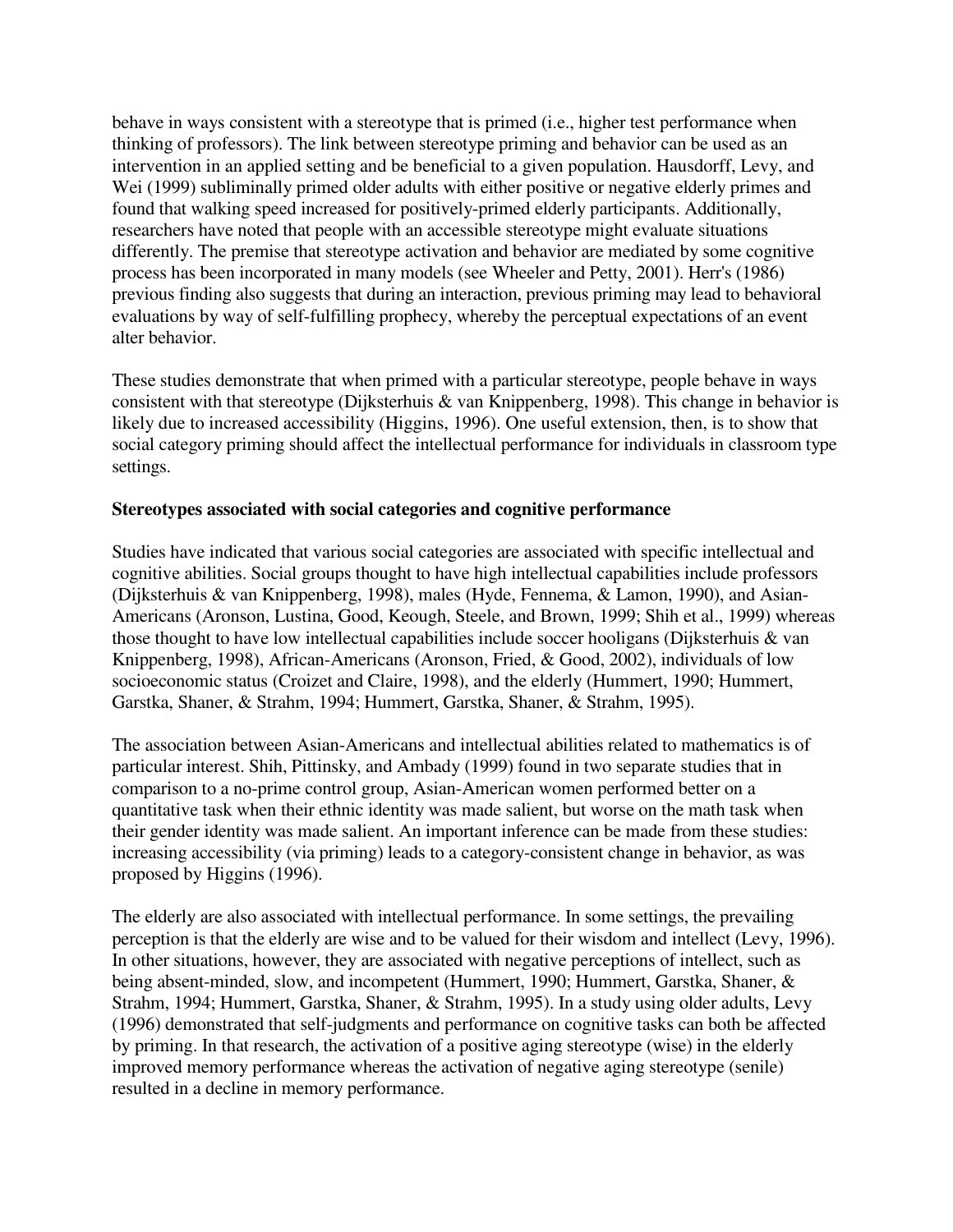According to Croizet, Désert, Dutrévis and Leyens (2003) these effects occur because of the link between stereotype activation and cognitive performance. Follenfant and colleagues (2005), who examined automatic behavior, state that once a stereotype is activated, it can affect both a person's cognitive and physiological performance. Légal (2005) suggests that this may be because cognitive structures responsible for behavioral representation overlap with those responsible for behavioral execution. It is important to note that all of these studies have shown that performance is malleable and affected by stereotype activation, which is often experimentally manipulated by priming positive or negative social categories (Shih et al., 1999).

## **Elderly and Asian stereotypes**

The activation of either of these groups should lead to evaluations and behaviors that are consistent with that group's stereotype (Higgins, 1996). Asians are typically stereotyped as having superior mathematical abilities (Cheryan, & Bodenhausen, 2000). In a recent study, 29% of the Asian-American participants reported being perceived as having abilities in mathematics and science in comparison to only 5% of the Caucasian participants (Cheryan & Monin, 2005). A study by Aronson and Disko (1998, as cited in Aronson et al., 1999) found that 86% of participants endorsed Asians as being higher in intelligence. This finding has been consistent since Katz and Braly's (1933) study. Furthermore, non-Asians tended to envy Asian-American students based on their perceived high academic and intellectual competence (Lin, Kwan, Cheung, & Fiske, 2005).

Fiske, Cuddy, Glich and Xu (2002) developed the Stereotype Content Model (SCM) in order to better classify stereotyped groups. Their model uses warmth and competence as two dimensions on which groups can vary (high or low), thus leading to four categories of classification: low warmth and high competence (e.g., Asians); high warmth and low competence (e.g., elderly); high warmth and high competence (e.g., ingroup); low warmth and low competence (e.g., welfare recipients). The elderly stereotype of warm and incompetent (SCM) is also stable and pervasive (Cuddy, Norton, & Fiske, 2005). In a study by Levy (1996), participants took longer to identify the location of the positive elderly-stereotypical primes (compared to the primes that were related to the negative stereotype), leading to the conclusion that the positive stereotype does not fit as well with the typical elderly stereotype. Thus, the negative elderly stereotype appears to be stronger or more prevalent in the general population. Isaacs and Bearison (1986) also studied the stereotype of the elderly for children and found that the negative stereotypes associated with aging have been shown to occur in individuals as young as six years old. Furthermore, both younger and older adults demonstrated strong stereotype activation for stereotypes about the elderly compared to relatively weak activation stereotypes about the young (Chasteen, Schwartz, & Park, 2002). Finally, Ryan (1992) found that the elderly are thought of as having more difficulties with memory tasks.

### **The dual nature of social category primes consciousness of the prime**

Previous studies used priming paradigms to activate stereotypes, where in some cases the participant is unaware that he or she is being primed, but in other instances there is conscious awareness of the prime. The question remains, however, as to the importance of participants'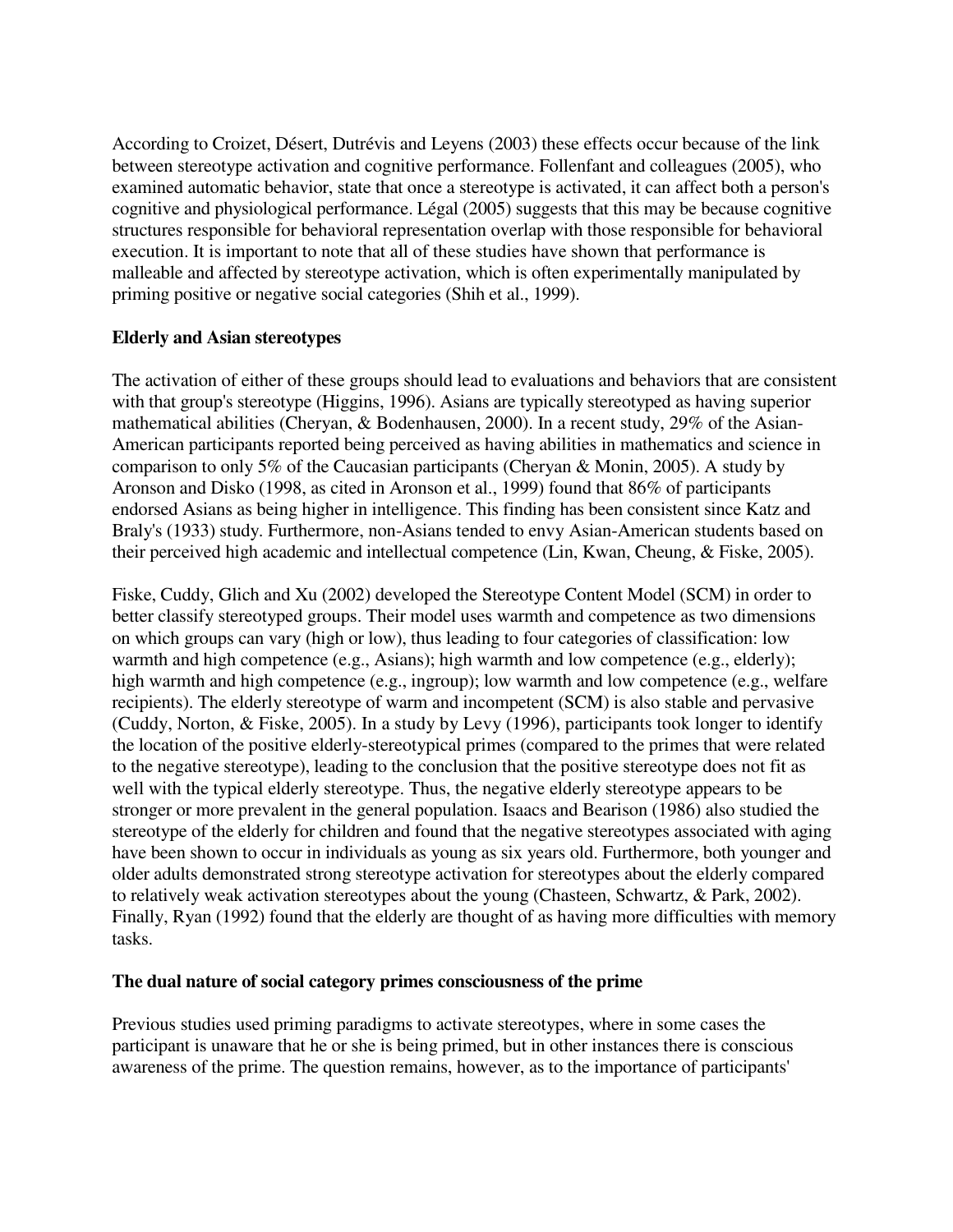awareness of the priming. The subtlety of the activation of the stereotype is an important variable for determining the effect of that priming on behavior (Shih, Richeson, Ambadi & Fujita, 2002). Also, in a study examining self-fulfilling prophecies, participants who were subliminally primed (unaware that the priming was to have any influence on their behavior) acted in a more hostile manner during an exchange, which led to more hostility being demonstrated by their conversational partner in line with the notion of self-fulfilling prophecy (Chen & Bargh, 1997). These studies show that both supraliminal and subliminal priming lead to behavioral effects provided that the participant is not aware of the link between the prime and subsequent behavioral expectations. That is, it is not necessary to perceive the stimulus in order to show effects (e.g., priming).

In a related study, Shih and colleagues (2002) used Asian-American and non-Asian-American participants to examine the effect of Asian priming on math performance. In the supraliminal priming condition, words appeared for 1000 milliseconds (ms) (participants could read and consciously register the words); in the subliminal condition, words appeared for 80 ms (participants could not identify the word). Non-Asian participants showed a performance boost when supraliminally primed to Asian-related words, but no boost when subliminally exposed, while Asian-American participants showed enhanced performance in the subliminal prime condition, but showed performance deficits in the supraliminally exposed condition (Shih et al., 2002). These results appear to suggest that supraliminal priming will produce a stronger effect than subliminal priming, at least for the non Asian-American group. Bornstein and D'Agostino (1992), however, examined the mere exposure effect through two experiments and, in both cases, found larger exposure effects when stimuli were subliminally presented (5 ms) compared to when presentation was within the participants' awareness (500 ms). These results were consistent among the three types of stimuli used. Taken together, these results suggest that the conflict is not yet resolved; however, priming literature appears to prefer using supraliminal primes (e.g., Bargh et al., 1996; Shih et al., 2002).

Dijksterhuis and Bargh's (2001) model of social perception argues that perception of a stimulus automatically activates behaviors consistent with the stimulus. According to the model then, priming "Asian-American" would make the stereotype of superior quantitative ability more accessible, leading to a behavioral tendency relevant to mathematics performance. This process is thought to be automatic, thus leading to a change in behavior rather than experiencing anxiety. Priming an individual with "Asian-American" should thus lead to behavior striving toward math achievement rather than anxiety associated with stereotype threat.

Thus, the exact characteristics of the priming paradigm used is important in determining the effects of that prime on the perceiver. Furthermore, the relevance of the primes (in terms of the self) is an important factor to consider.

### **Rationale**

The present research attempted to prime two separate social categories believed to be relevant to math and recall (Asian and elderly, respectively). It was expected that being primed with social categories associated with mathematics and wisdom would improve mathematics performance, relative to baseline performance. It was also hypothesized that priming individuals with the elderly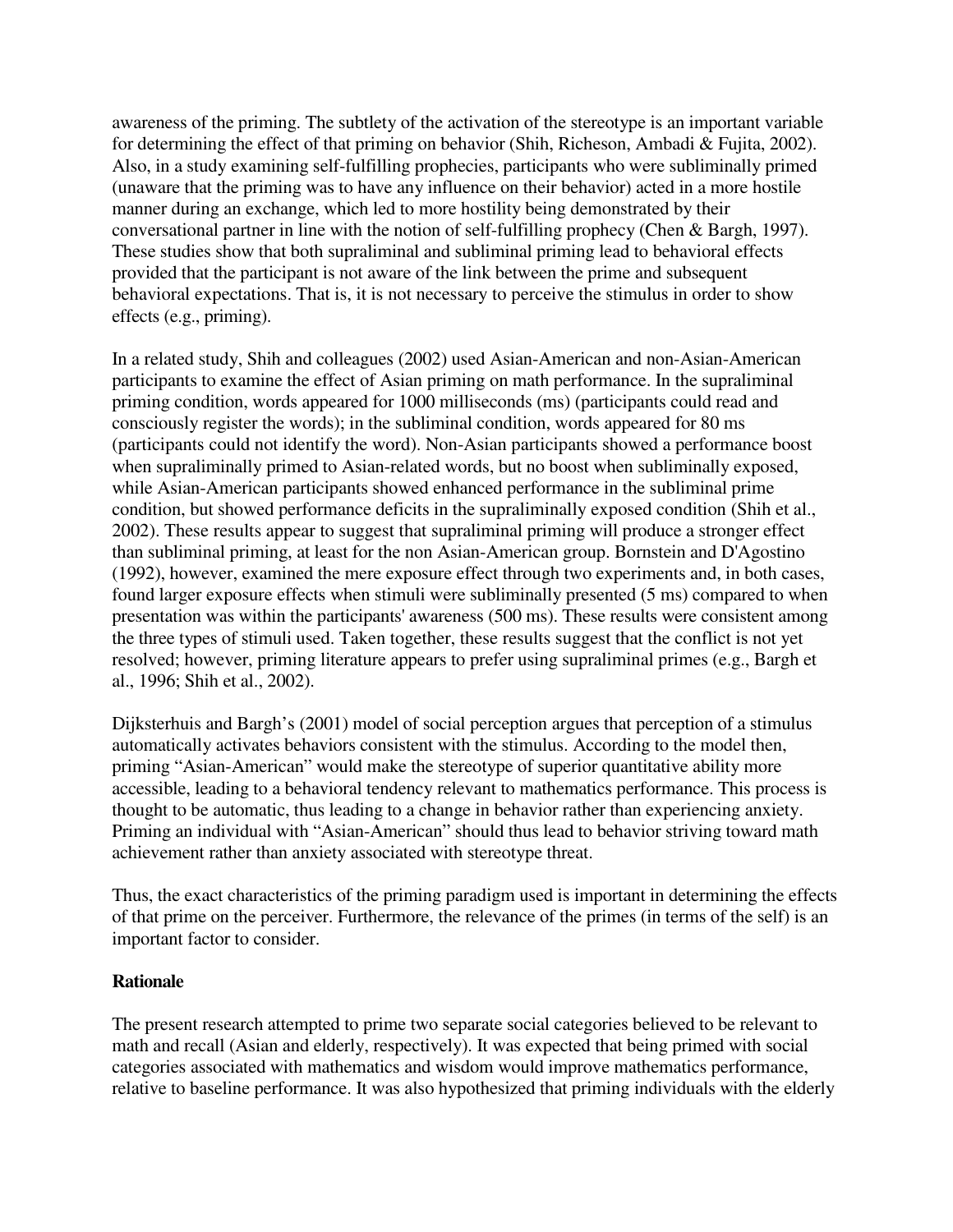would have a positive effect on math scores, but a negative effect on memory scores, but that an Asian social category prime would positively affect both types of performance.

We hypothesized that participants would experience a performance boost due to the nature of the prime. Priming was induced in a subtle manner such that participants would not be explicitly told of the stereotype that Asian-Americans are skilled at mathematics since doing so may have lead to stereotype threat (Shih et al., 2002).

# **Method**

# *Participants*

Seventy-two undergraduate students (50 women, 22 men) completed the study in exchange for course credit.

# *Procedure*

To measure the effect of social category (Asian—math) stereotype activation on math ability and recall while ensuring that stereotype threat was not triggered, the experiment was conducted under the premise of examining memory processes with no mention of test importance or diagnosticity. Participants were told that the aim of the experiment was to study memory after completion of a distracting task, referred to as a numbers task.

Participants were instructed to turn the page of the materials packet, write down the current time and begin the first numbers task. The numbers tasks consisted of 30 relatively easy math questions randomly selected from a GRE preparation booklet. These questions were then divided into three sets of ten questions, balancing for item difficulty. Participants were allowed 15 minutes to complete all ten items (or until all participants in that session had completed the task) and upon finishing, write down the time. Participants were told that the first numbers task was necessary in order to clear their minds and to make sure that all participants were in the same mindset when beginning the memory task. Participants were then asked to cross their arms to ensure that no words could be written down during the presentation of the word list. A word list containing the nine (elderly or Asian) primes and seven neutral words was presented for one minute. The word list was spontaneously generated and subjected to a word-frequency analysis (Kucera & Francis, 1967). After an independent-samples t-test, it was determined that the lists were not different in terms of memorability. The word list was then subjected to a Q-Sort (*n*=30) with an overall agreement of 82.9% for elderly and 83.7% for Asian.

Participants were then instructed to begin the second numbers task (math test) with the same time limit as before. After 15 minutes had passed (or all students had finished), participants were then allowed one minute to write down as many words as they could recall from the word list. All participants were assigned to each priming procedure counter-balancing for order. After the math tests were complete, all participants were debriefed and thanked for their participation. None of the participants were aware of the nature of the procedures or experimental hypotheses.

# **Results**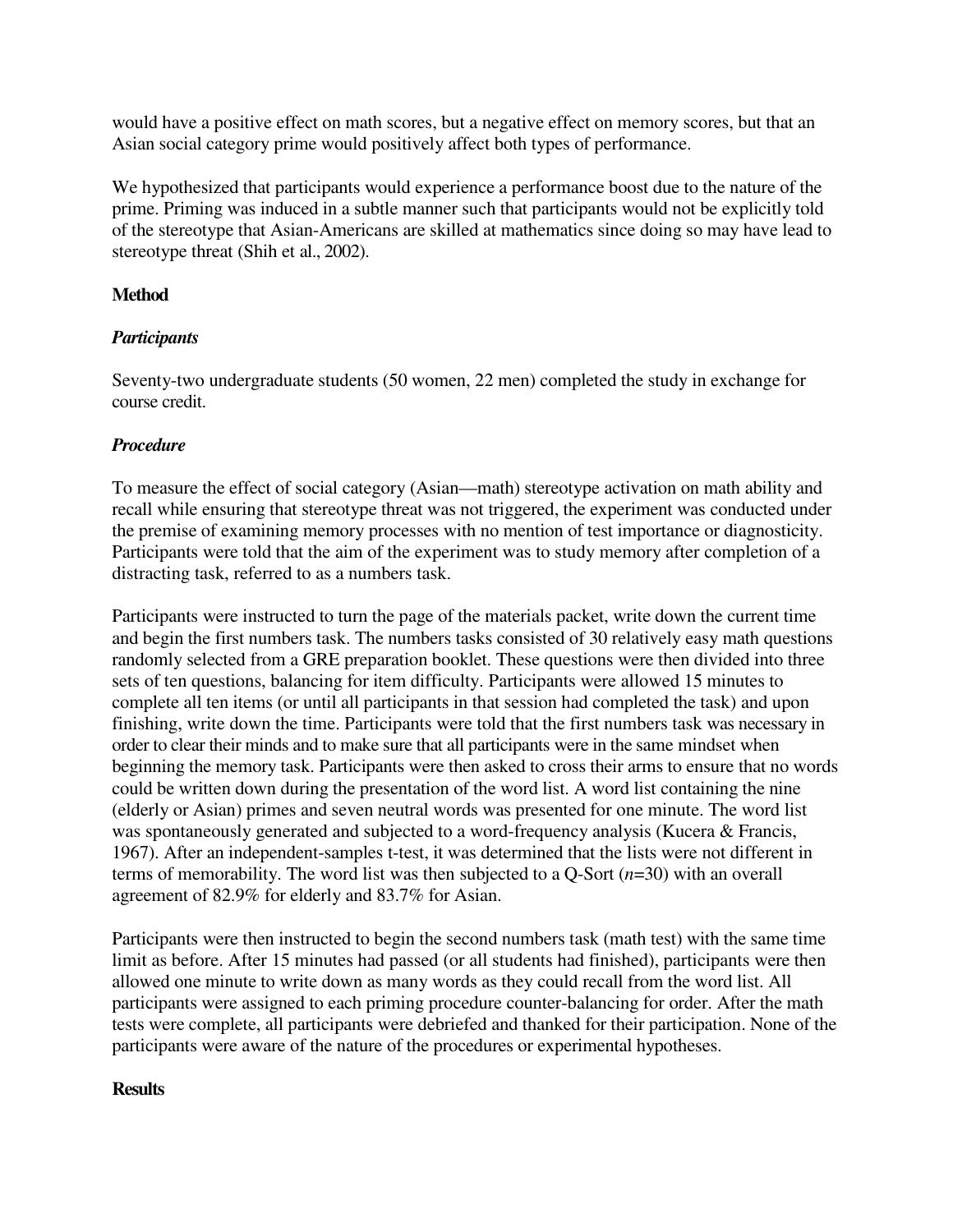#### *Math performance*

It was reasoned that participants would perform better after being primed with the Asian relevant or elderly relevant words compared to baseline levels of mathematics performance. The percentage of items correctly answered were compared in a mixed model ANOVA with test performance as the repeated factor (Asian, elderly, baseline) and order as a between subjects factor. That analysis found a significant main effect for math test,  $F(2, 140) = 3.05$ ,  $p < 0.05$ , such that participants scored significantly higher after the Asian prime compared to baseline performance ( $p < .05$ ), but no differences occurred from test performance after the elderly prime. That effect, however, was qualified by a marginally significant test type X order interaction,  $F(2, 140) = 2.43$ ,  $p = .09$ . As shown in Table 1, participants scored significantly better directly after the Asian prime  $(M = 73.06)$ than after the baseline test ( $M = 63.89$ ), by bonferroni contrasts  $p < .05$ , simple effects  $F(2, 70) =$ 4.56, *p* < .05, in the Asian-elderly prime order. The effect for the elderly-Asian order was not significant. Thus, improved performance was significant only for participants who first were primed with Asian related words and were then immediately tested.

#### *Word recall*

The number of Asian or elderly related words were also hypothesized to be affected by the stereotypes associated with the specific social categories. As the elderly are stereotyped as demonstrating memory loss, it was hypothesized that word recall would be lower after participants were primed with the elderly than when primed with Asians. The number of words correctly recalled from each prime category were thus compared in a mixed model ANOVA as for the math scores. That ANOVA found a only significant effect for word type,  $F(1, 70) = 80.13$ ,  $p < .001$ , such that participants recalled significantly more Asian prime related words  $(M = 63.14)$ , than elderly prime related words  $(M = 40.42)$ . As can be seen in Table 2, the interaction was not significant,  $F(1, 70) = .95$ , ns, nor was the prime order,  $F(1, 70) = .139$ , ns.

#### **Discussion**

In the present study, the hypotheses were partially supported. When primed with Asian relevant words, participants performed better on a math task compared to when primed with elderly relevant or neutral words. When primed with elderly relevant words, participants did not perform significantly better than when primed with neutral words. When participants were primed with Asian relevant words, they had a higher recall rate than when primed with elderly relevant words. When primed with elderly relevant words, however, participants did not perform significantly worse than when primed with neutral words. The data indicate that being primed with Asian relevant words led to a benefit in cognitive performance and memory, while being primed with elderly relevant words did not result in significant differences in performance on the two tasks compared to when primed with neutral words.

The results have important implications for cognitive performance and academic outcomes.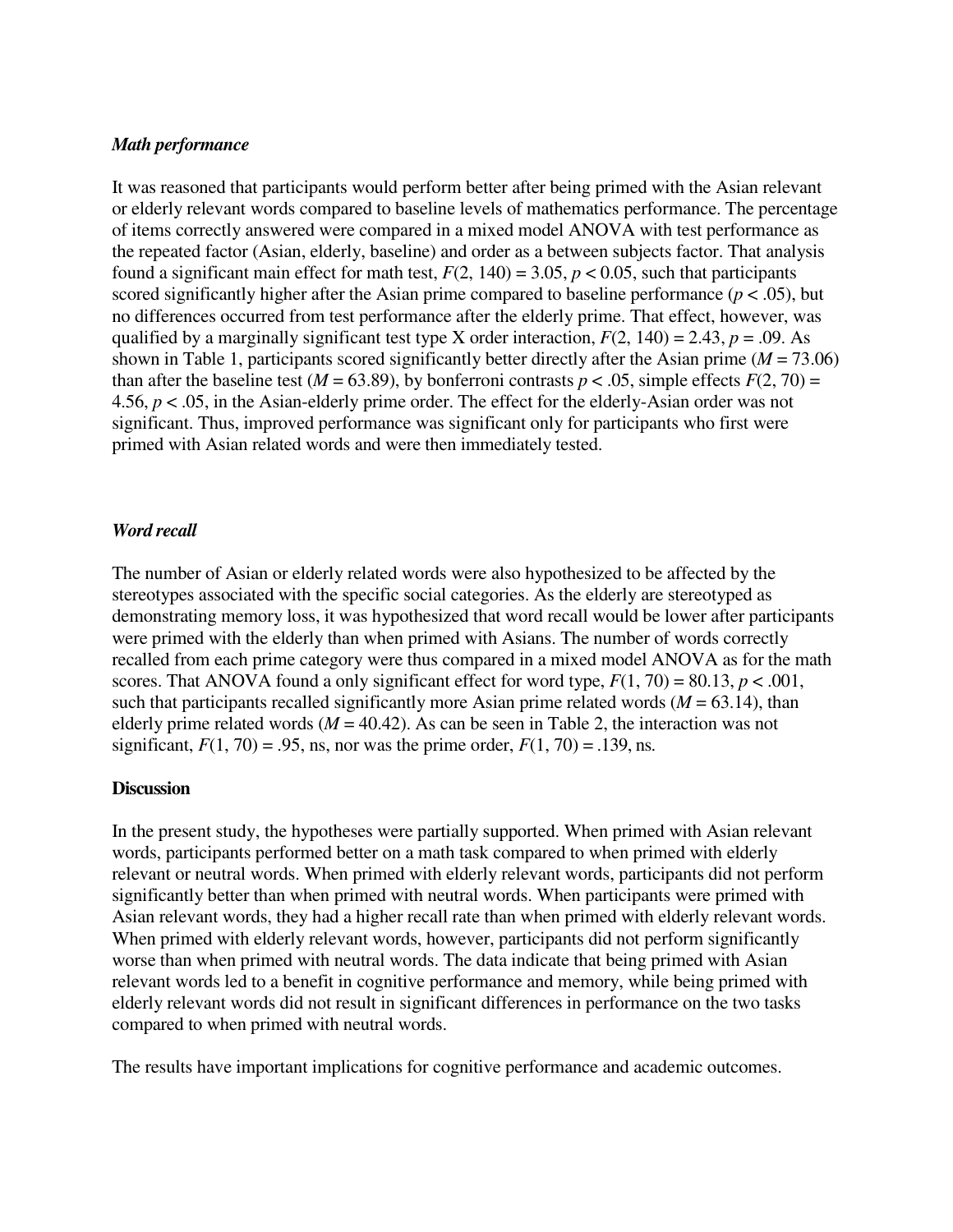Consistent with previous findings (McIntyre et al, 2003; McIntyre et al, 2005; Shih et al, 2002), being subtly primed with a group thought to have high intellectual capabilities can lead to boost in performance on a cognitive task. Perhaps this knowledge can be applied to further methodologies currently used to improve performance and combat test anxiety. If participants are induced to activate a stereotype consistent with positive performance, perhaps this will alleviate anxiety associated with performance and lead to a performance boost.

These methods, however, should not be confused with similar methods producing stereotype threat (Steele, 1997). In the present research, the test consisted of simple rather than difficult questions and was not presented as diagnostic of ability. Prior iterations of stereotype threat have indicated these to be important factors (Quinn & Spencer, 2001). Additionally, the current study did not highlight gender of participants, and used both men and women. By comparison, for mathematics stereotype threat, gender awareness is typically high, and typically applicable to women but not men. Finally, individuals are more likely to experience stereotype threat if they believe there is a possibility that they will be negatively stereotyped (Wout, Shih, Jackson, & Sellers, 2009). The possibility of participants being negatively stereotyped in the present research was minimal as no mention of diagnosing quantitative ability was presented.

## *Limitations*

One weakness of the present study is that a within subjects design may have been problematic. Previous studies investigating priming and subsequent performance have generally utilized a between subjects design (e.g., Dijksterhuis & van Knippenberg, 1998). Additionally, the social category primes ought to be generalized in future investigations. Another weakness of the current experiment is that the findings that elderly relevant prime did not affect recall may have been due to null results rather than detrimental effects associated with this social category being activated.

### *Future directions*

As previously mentioned, follow-up investigations should apply these findings in such a way to examine whether priming can lead to more positive academic outcomes by alleviating test anxiety. Additionally, future studies ought to investigate whether similar outcomes can be obtained in workplace settings. If employees experience performance boosts via priming, the effects may lead to higher levels of self-efficacy, job commitment, and job satisfaction.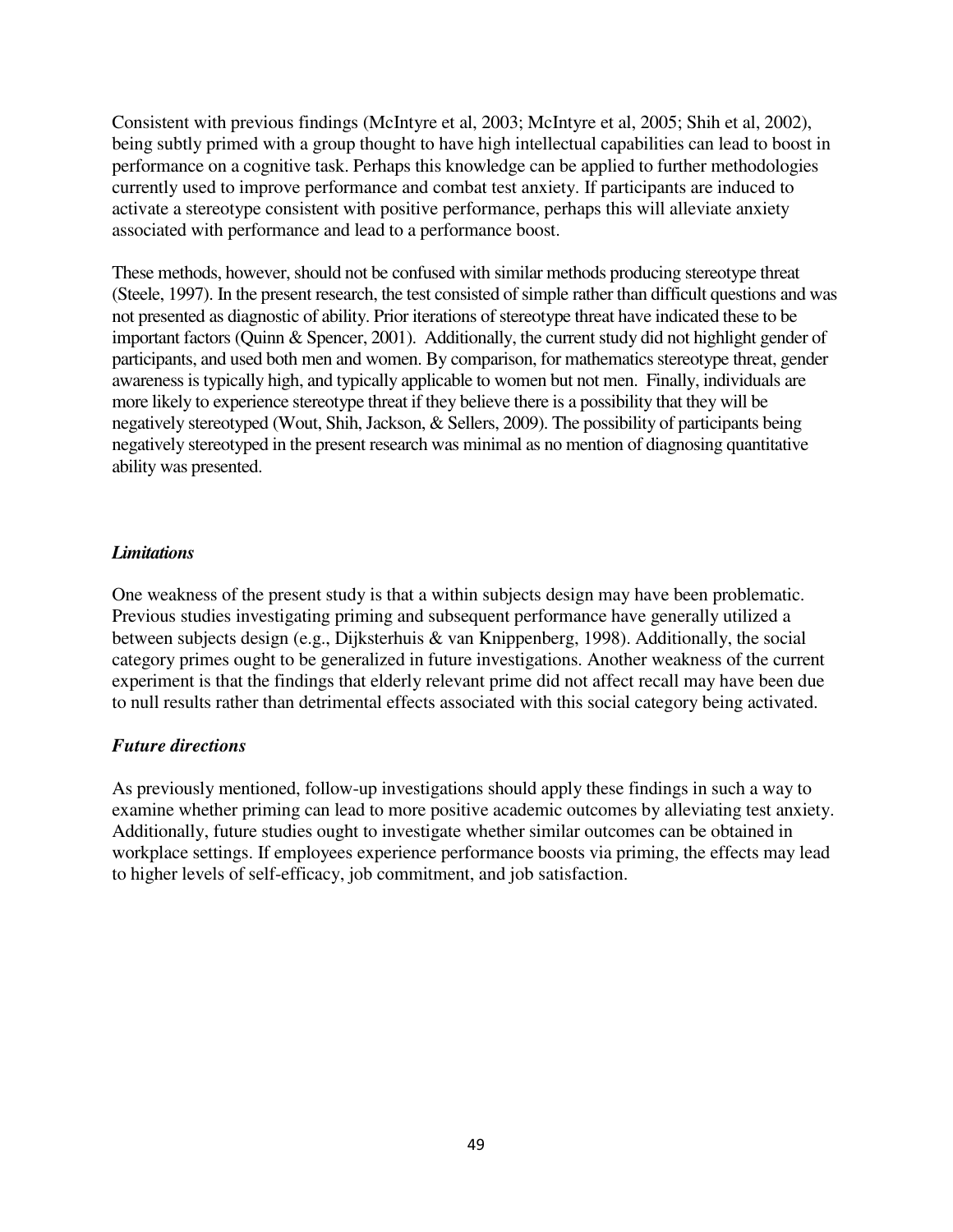### **References**

Aronson, Joshua, Carrie B. Fried, and Catherine Good. (2002). Reducing the Effects of Stereotype Threat on African American College Students by Shaping Theories of Intelligence. *Journal of Experimental Social Psychology,* 38 (2), 113-125.

Aronson, Joshua, Michael J. Lustina, Catherine Good, Kelli Keough, Claude M. Steele, and Joseph Brown. (1999). When White Men Can't Do Math: Necessary and Sufficient Factors in Stereotype Threat. *Journal of Experimental Social Psychology,* 35 (1), 29-46.

Banfield, Jane F., Louise F. Pendry, Avril J. Mewse, and Martin G. Edwards. (2003). The Effects of an Elderly Stereotype Prime on Reaching and Grasping Actions. *Social Cognition,* 21 (4), 299- 319.

Bargh, John A., Mark Chen, and Lara Burrows. (1996). The Automaticity of Social Behavior: Direct Effects of Trait Concept and Stereotype Activation on Action. *Journal of Personality and Social Psychology,* 71 (2), 230-244.

Bornstein, Robert F., and Paul R. D'Agostino. (1992). Stimulus Recognition and the Mere Exposure Effect. *Journal of Personality and Social Psychology,* 63 (4), 545-552.

Chasteen, Alison L., Norbert Schwarz, and Denise C. Park. (2002). The Activation of Ageism and Aging Stereotypes in Younger and Older Adults. *The Journals of Gerontology Series B: Psychological Sciences and Social Sciences,* 57B (6), 540-547.

Chen, Mark, and John. A. Bargh. (1997). Nonconscious Behavioral Confirmation Processes: The Self-Fulfilling Consequences of Automatic Stereotype Activation. *Journal of Experimental Social Psychology,* 33 (5), 541-560.

Cheryan, Sapna, and Galen V. Bodenhausen. (2000). When Positive Stereotypes Threaten Intellectual Performance: The Psychological Hazards of Model Minority Status. *Psychological Science,* 11 (5), 399-402.

Cheryan, Sapna, and Benoît Monin. (2005). "Where Are You *Really* From?": Asian Americans and Identity Denial. *Journal of Personality and Social Psychology,* 89 (5), 717-730.

Croizet, Jean-Claude, and Theresa Claire. (1998). Extending the Concept of Stereotype Threat to Social Class: The Intellectual Underperformance of Students from Low Socioeconomic Backgrounds. *Personality and Social Psychology Bulletin,* 24 (6), 588-594.

Croizet, Jean-Claude, Michel Désert, Marion Dutrévis, and Jacques-Phillippe Leyens. (2003). L'impact des Réputations d'infériorité sur les Performances Intellectuelles [The Impact of Reputations of Inferiority on Intellectual Performances]. *Revue Internationale de Psychologie Sociale,* 16 (1), 97-124.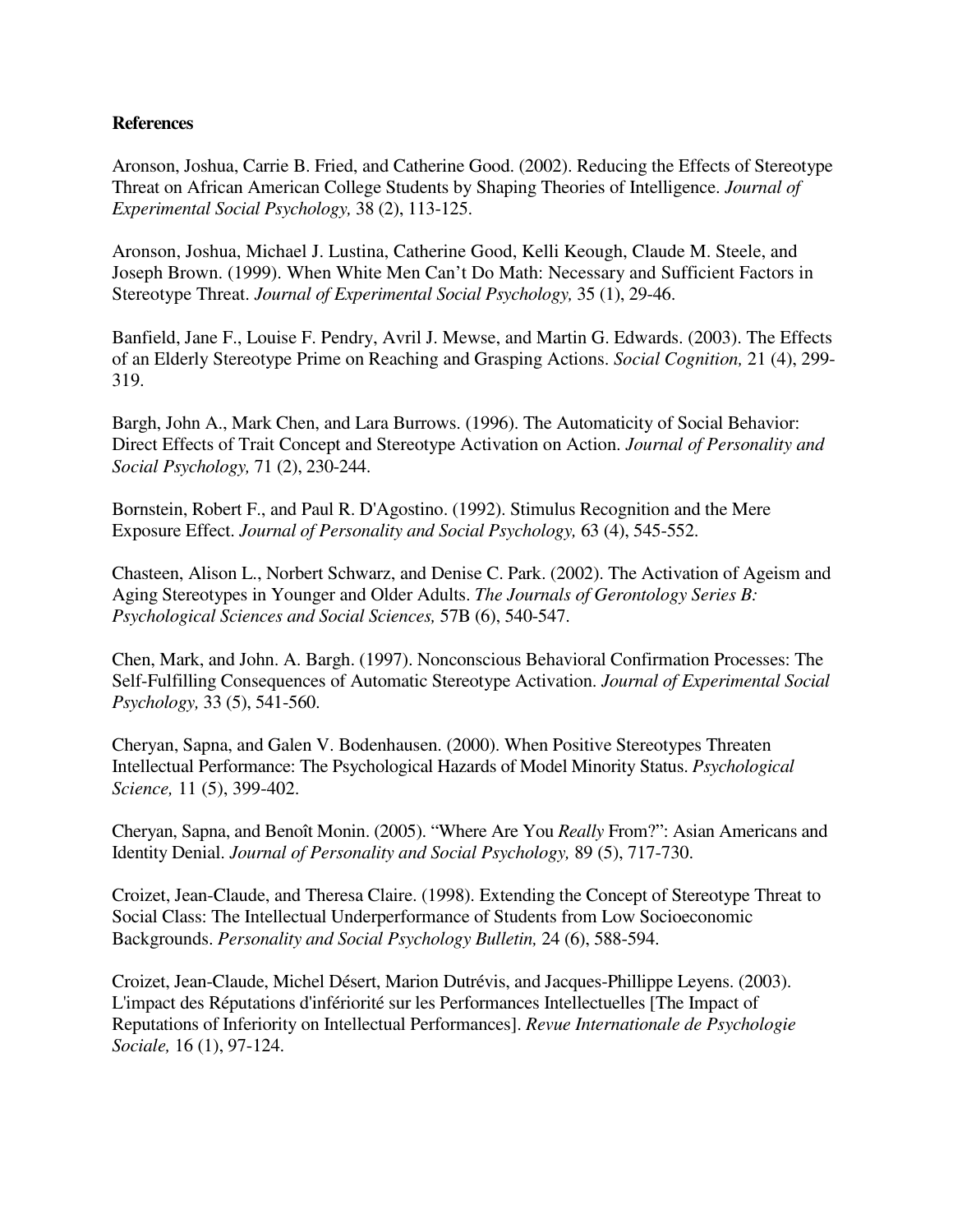Cuddy, Amy J. C., Michael I. Norton, and Susan T. Fiske. (2005). This Old Stereotype: The Pervasiveness and Persistence of the Elderly Stereotype. *Journal of Social Issues,* 61 (2), 267-285.

Dijksterhuis, Ap, and John A. Bargh. (2001). The Perception-Behavior Expressway: Automatic Effects of Social Perception on Social Behavior. *Advances in Experimental Social Psychology,* 33, 1-40.

Dijksterhuis, Ap, and Ad Van Knippenberg. (1998). The Relation Between Perception and Behavior or How to Win a Game of Trivial Pursuit. *Journal of Personality and Social Psychology,*  74 (4), 865- 877.

Fiske, Susan T., Amy J. C. Cuddy, Peter Glich, and Jun Xu. (2002). A Model of (Often Mixed) Stereotype Content: Competence and Warmth Respectively Follow From Perceived Status and Competition. *Journal of Personality and Social Psychology,* 82 (6), 878-902.

Follenfant, Alice, J.-B. Légal, D. Marie Dit Dinard and T. Meyer. (2005). Effet de l'activation de Stéréotypes sur le Comportement: Une Application en Contexte Sportif [Effect of Stereotypes Activation on Behavior : An application in a Sport Setting]. *Revue Européenne de Psychologie Appliquée,* 55 (2), 121-129.

H. Kucera, and Francis, W. N. 1967. *Computational Analysis of Present-Day American English*. Providence, Brown University Press.

Hausdorff, Jeffrey M., Becca R. Levy, and Jeanne Y. Wei. (1999). The Power of Ageism on Physical Function of Older Persons: Reversibility of Age-Related Gait Changes. *Journal of the American Geriatrics Society,* 47 (11), 1346-1349.

Herr, Paul M. (1986). Consequences of Priming: Judgment and Behavior. *Journal of Personality and Social Psychology,* 51 (6), 1106-1115.

Higgins, Edward T. (1996). Knowledge Activation: Accessibility, Applicability, and Salience. In E. T. Higgins, & A. W. Kruglanski (Eds.), *Social Psychology: Handbook of basic principles* (pp. 133- 168). New York: Guilford Press.

Hummert, Mary Lee. (1990). Multiple Stereotypes of Elderly and Young Adults: A Comparison of Structure and Evaluations. *Psychology and Aging,* 5 (2), 182-193.

Hummert, Mary Lee, Teri A. Garstka, Jaye L. Shaner, and Sharon Strahm. (1994). Stereotypes of the Elderly Held by Young, Middle-Aged, and Elderly Adults. *Journal of Gerontology,* 49 (5), 240-249.

Hummert, Mary Lee, Teri A. Garstka, Jaye L. Shaner, and Sharon Strahm. (1995). Judgments About Stereotypes of the Elderly: Attitudes, Age, Associations, and Typicality Ratings of Young, Middle-Aged, and Elderly Adults. *Research on Aging,* 17 (2), 168-189.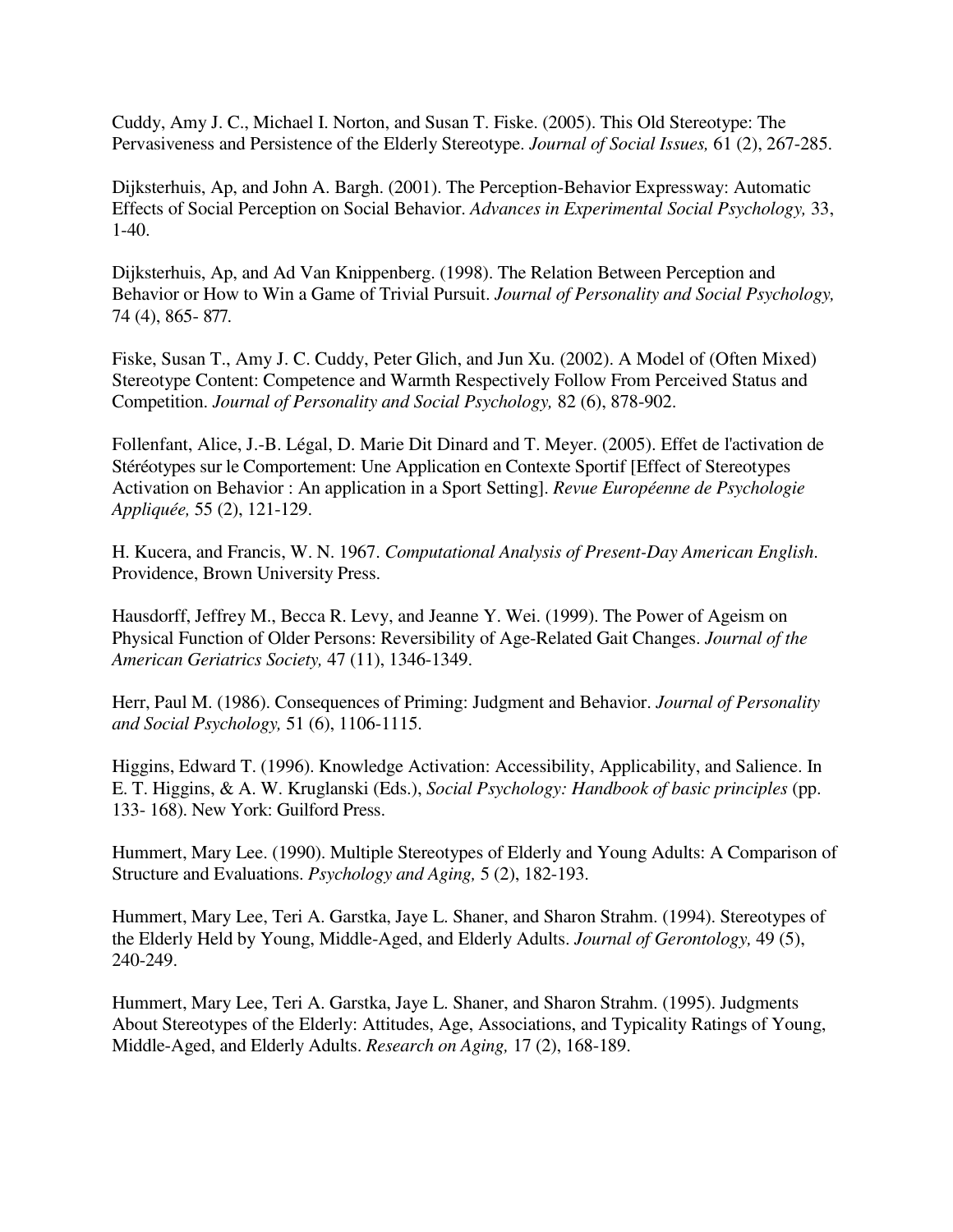Hyde, Janet S., Elizabeth Fennema, and Susan J. Lamon. (1990). Gender Differences in Mathematics Performance: A Meta-Analysis. *Psychological Bulletin,* 107 (2), 139-155.

Isaacs, Leora W., and David J. Bearison. (1986). The Development of Children's Prejudice Against the Tged. *International Journal of Aging and Human Development,* 23 (3), 175-194.

Katz, Daniel, and Kenneth Braly. (1933). Racial Stereotypes of One Hundred College Students. *Journal of Abnormal and Social Psychology,* 28 (3), 280-290.

Légal, J.-B. (2005) Effets Non Conscients des Stéréotypes sur les Comportements et les Performances [Unconscious Effects of Stereotypes on Behaviors and Performances]. *Website for Médiation Scientifique du Ministère de la Recherche « Préjugés et Stéréotypes ».* 

Levy, Becca. (1996). Improving Memory in Old Age Through Implicit Self-Stereotyping. *Journal of Personality and Social Psychology,* 71 (6), 1092-1107.

Lin, Monica H., Virginia S. Y. Kwan, Anna Cheung, and Susan T. Fiske. (2005). Stereotype Content Model Explains Prejudice for an Envied Outgroup: Scale of Anti-Asian American Stereotypes. *Personality and Social Psychology Bulletin,* 31 (1), 34-47.

Lockwood, Penelope, and Ziva Kunda. (1997). Superstars and Me: Predicting the Impact of Role Models on the Self. *Journal of Personality and Social Psychology,* 73 (1), 91-103.

McIntyre, Rusty B., René M. Paulson, and Charles G. Lord. (2003). Alleviating Women's Mathematics Stereotype Threat Through Salience of Group Achievements. *Journal of Experimental Social Psychology,* 39 (1), 83-90.

McIntyre, Rusty B., Charles G. Lord, Dana M. Gresky, Laura L. Ten Eyck, G. D. Jay Frye, and Charles F. Bond. (2005). A Social Impact Trend in the Effects of Role Models on Alleviating Women's Mathematics Stereotype Threat. *Current Research in Social Psychology,* 10 (9), 116-136.

Quinn, Diane M., and Steven J. Spencer. (2001). The Interference of Stereotype Threat With Women's Generation of Mathematical Problem-Solving Strategies. *Journal of Social Issues*, 57  $(1), 55-71.$ 

Ryan, Ellen Bouchard. (1992). Beliefs About Memory Changes Across the Adult Life Span. *Journal of Gerontology,* 47 (1), 41-46.

Shih, Margaret, Todd L. Pittinsky, and Nalini Ambadi. (1999). Stereotype Susceptibility: Identity Salience and Shifts in Quantitative Performance. *Psychological Science,* 10 (1), 80-83.

Shih, Margaret, Nalini Ambady, Jennifer A. Richeson, Kentaro Fujita, and Heather M. Gray. (2002). Stereotype Performance Boosts: The Impact of Self-Relevance and the Manner of Stereotype Activation. *Journal of Personality and Social Psychology,* 83 (3), 638-647.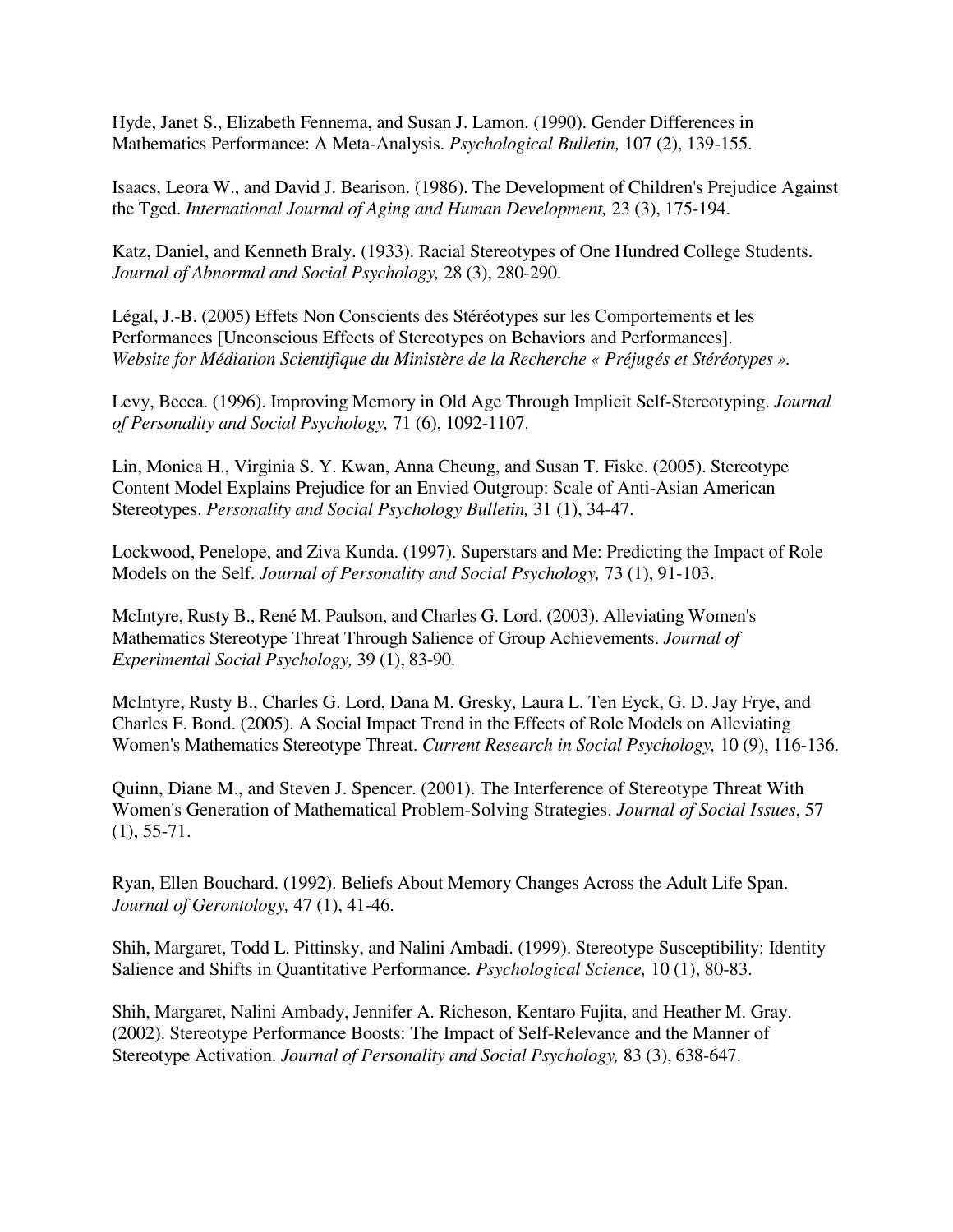Steele, Claude M. (1997). A Threat in the Air: How Stereotypes Shape Intellectual Identity and Performance. *American Psychologist,* 52 (6), 613-629.

Wheeler, S. Christian, W. Blair G. Jarvis, and Richard E. Petty. (2001). Think Unto Others: The Self-Destructive Impact of Negative Racial Stereotypes. *Journal of Experimental Social Psychology,* 37 (2), 173-180.

Wheeler, S. Christian., and Richard E. Petty. (2001). The Effects of Stereotype Activation on Behavior: A Review of Possible Mechanisms. *Psychological Bulletin,* 127 (6), 797-826.

Wout, Daryl A., Margaret J. Shih, James S. Jackson, and Robert M. Sellers. (2009). Targets as Perceivers: How People Determine When They Will be Negatively Stereotyped. *Journal of Personality and Social Psychology,* 96 (2), 349-362.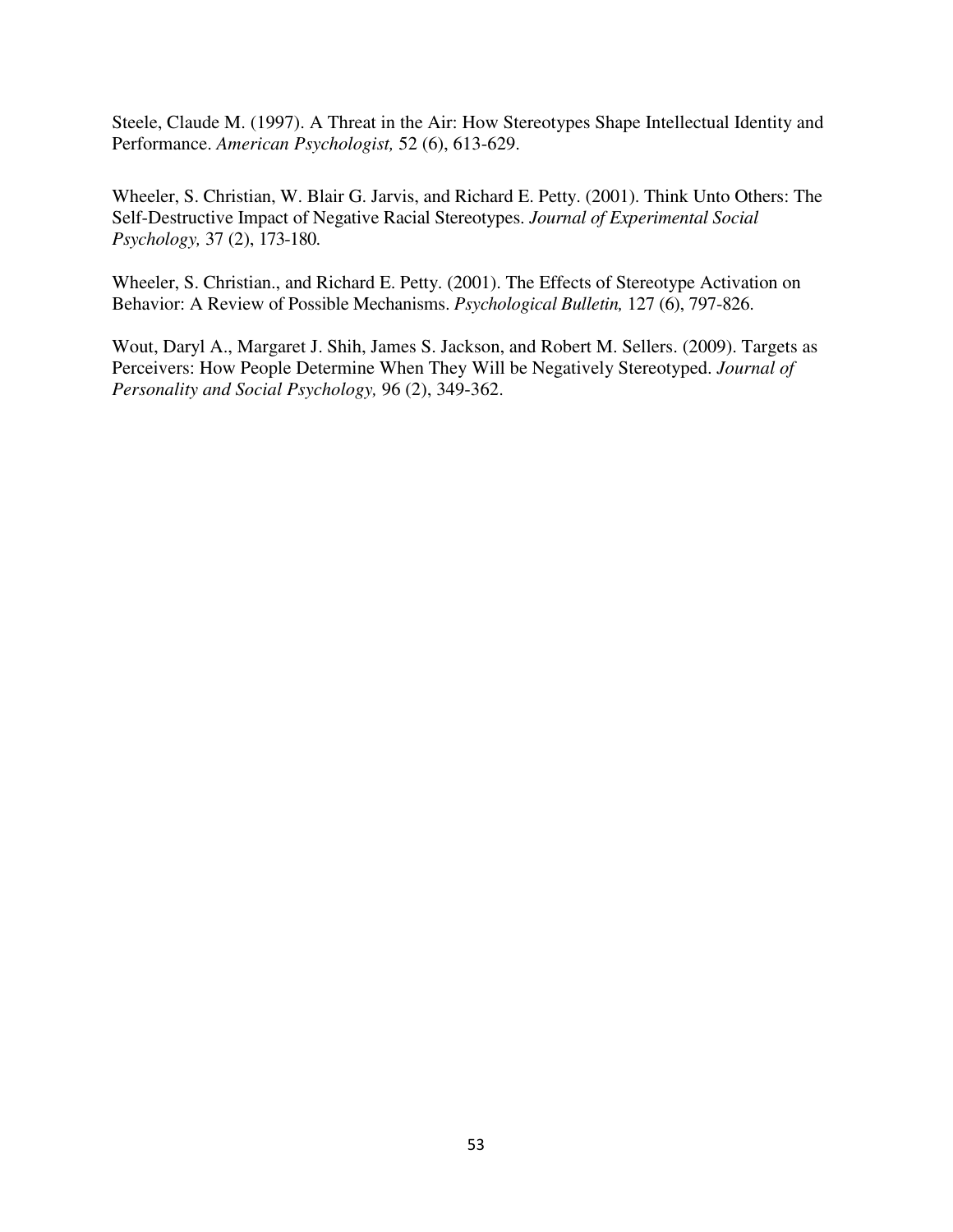Table 1. Mean mathematics test performance by measurement time and order of prime.

Math Performance Setting

|               | <b>Baseline</b> | After Elderly<br>Prime | After Asian Prime |
|---------------|-----------------|------------------------|-------------------|
| Elderly-Asian | 71.38           | 73.05                  | 71.94             |
| $n = 36$      | (22.95)         | (22.78)                | (24.24)           |
| Asian-Elderly | 63.88           | 68.61                  | 75.27             |
| $n = 36$      | (24.64)         | (25.98)                | (18.28)           |

Note: Standard deviations are in parentheses.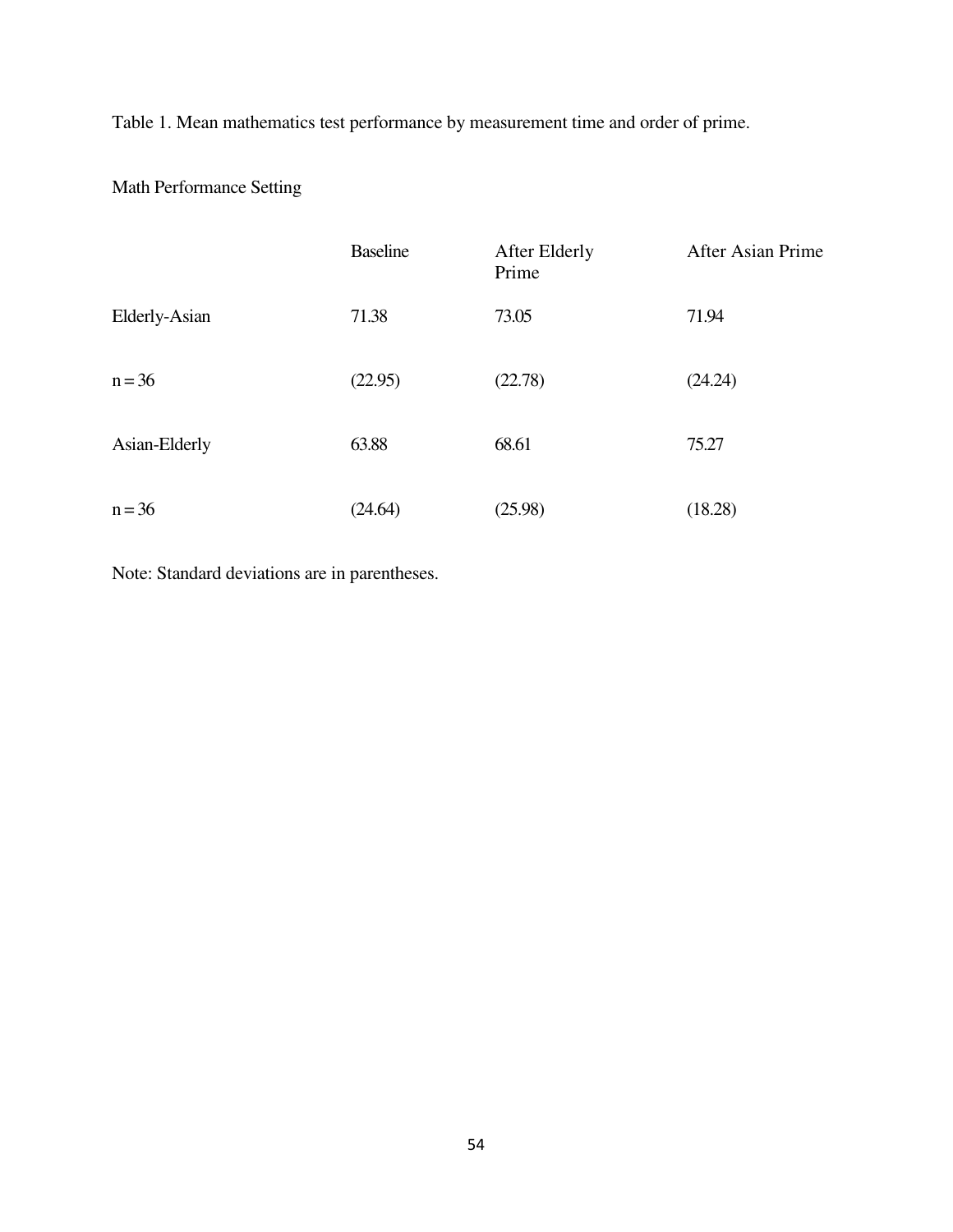Table 2. Mean recall of Elderly related or Asian related words by order of prime.

Percentage of Words Recalled

|               | <b>Elderly Words</b> | Asian Words |  |
|---------------|----------------------|-------------|--|
| Elderly-Asian | 40.89                | 61.14       |  |
| $n = 36$      | (23.87)              | (18.48)     |  |
| Asian-Elderly | 39.95                | 65.14       |  |
| $n = 36$      | (15.30)              | (24.93)     |  |

Note: Standard deviations are in parentheses. Recall means are expressed as a percentage of total words that were correctly recalled.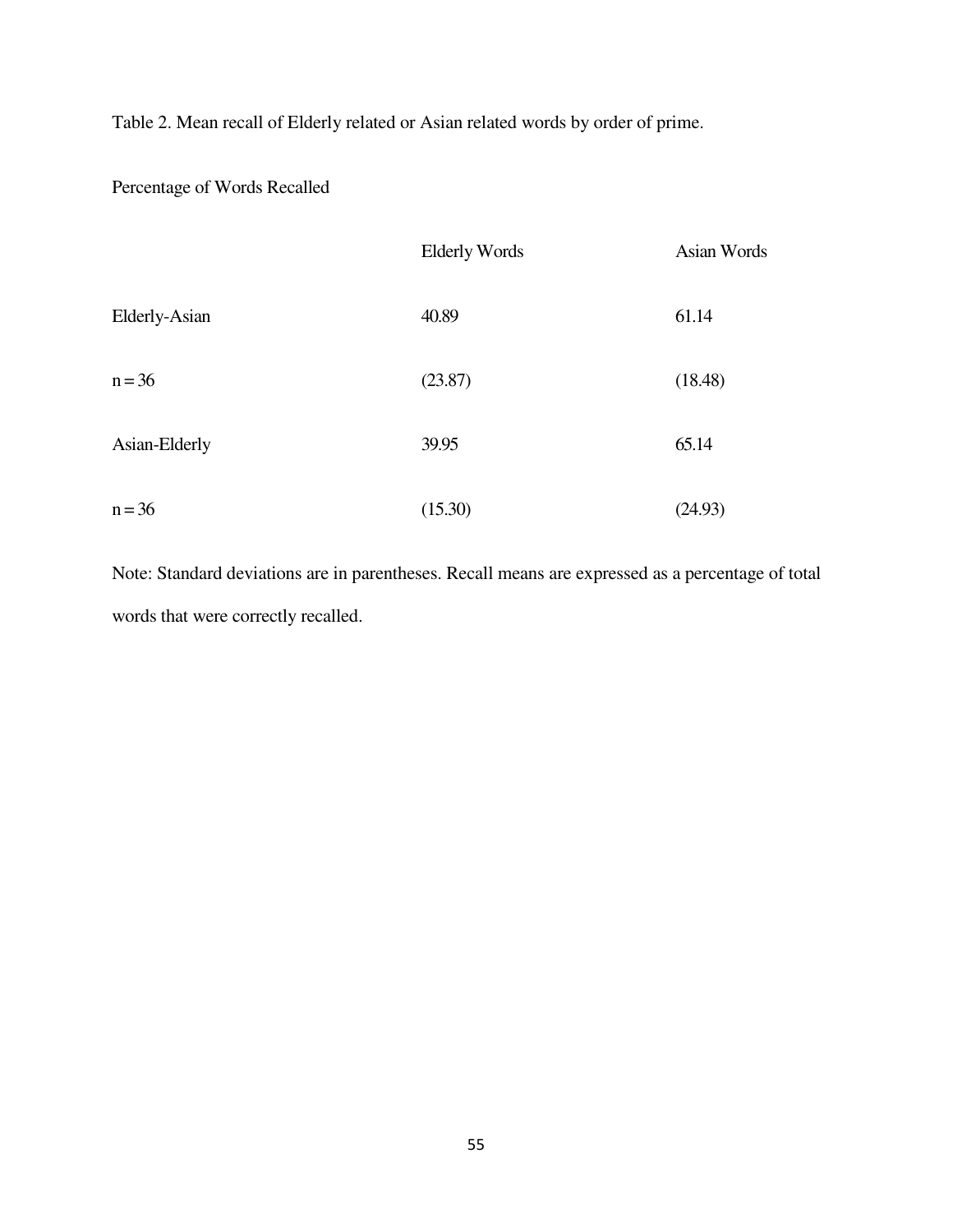Appendix A. Correlation Matrix of all variables  $(n = 72)$ .

|                                    | Order   | Math Base<br>line | Math After<br>Asian prime | Math After<br><b>Elderly Prime</b> | Percent Asian<br>Words<br>recalled |
|------------------------------------|---------|-------------------|---------------------------|------------------------------------|------------------------------------|
| <b>Math Base</b><br>Line           | $-.158$ |                   |                           |                                    |                                    |
| Math After<br><b>Asian Prime</b>   | .024    | $.670**$          |                           |                                    |                                    |
| Math After<br><b>Elderly Prime</b> | $-.149$ | $.661**$          | $.731**$                  |                                    |                                    |
| Asian Words<br>recalled            | .092    | .399**            | $.342**$                  | $.255*$                            |                                    |
| Elderly<br>Words<br>Recalled       | $-.024$ | $-.301*$          | $.270*$                   | $.244*$                            | .473                               |

Note:  $*$  indicates  $p < .05$ ;  $** p < .001$